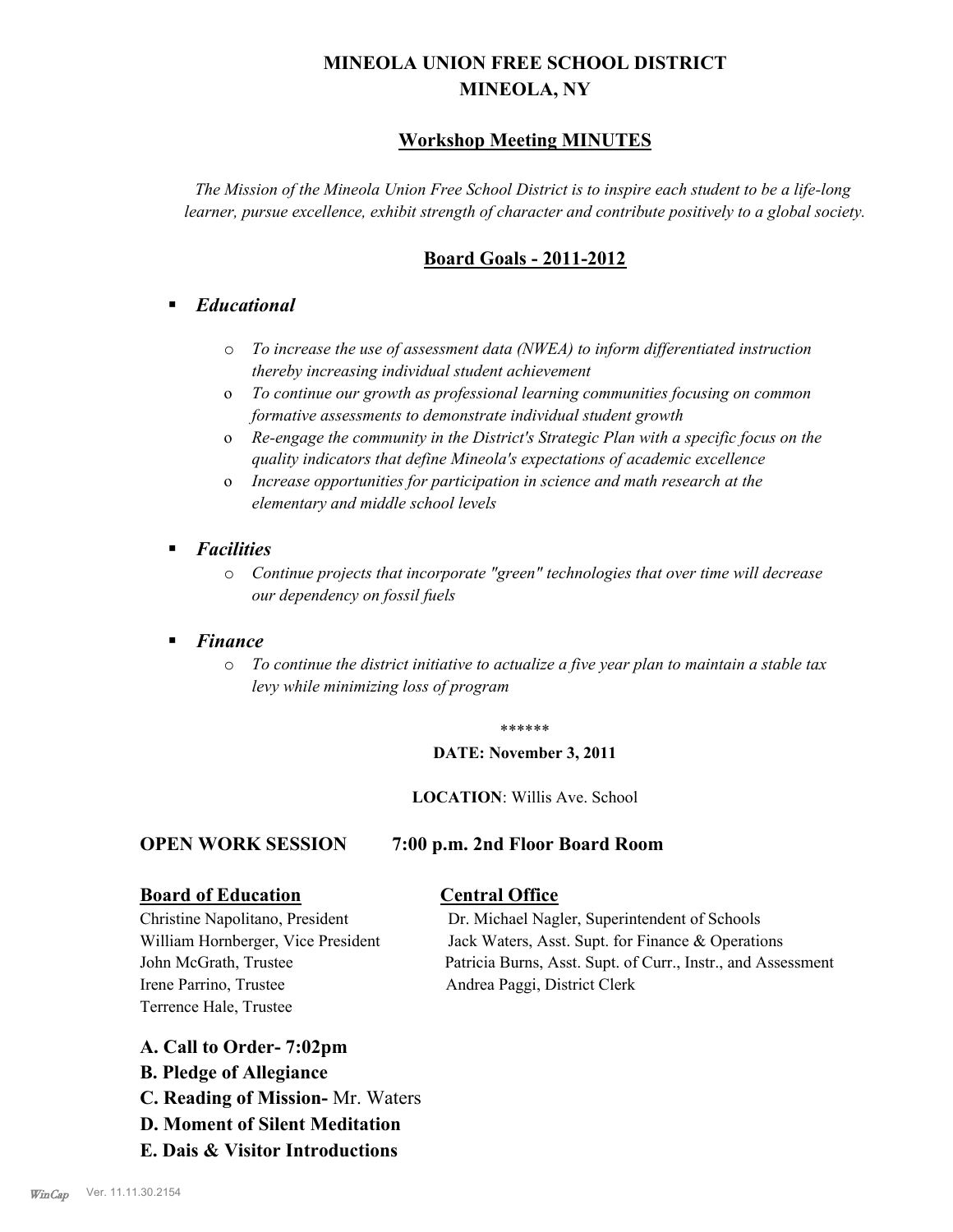Also in Attendance: Mr. Escobar, Principal, high school; Mrs.Eileen Burke, teacher and Student Service Center advisor from high school. Absent: Ms. Burns- in Albany; and Mr. Hornberger

After introductions, Dr. Nagler stated that the Board of Education had expressed an interest in hearing more from students. The Superintendent invited Mrs. Burke and a few students from the High School to speak about the "Falk-Sysak Student Service Center." Mrs. Burke thanked the Superintendent and the Board of Education for the invitation to speak. She stated the SSC provides an opportunity to educate minds and hearts. The Student Service Center was started 27 years ago by teacher Diane Falk to provide students and opportunity to serve. It was originally named the Sysak Student Service Center after Board member, Walter Sysak who was very supportive of the program; eventually it was renamed to also honor Ms. Falk. Mrs. Burke brought five students with her to speak about the various programs and their experiences.

The Student Service Center has programs for senior citizens, children as well as peer to peer. Service opportunities with senior citizens include nursing home visits, lunch bunch and computeers. The students explained how both the student and the senior citizens benefit from these programs. A letter from a senior citizen was read and she expressed how impressed she was that students perform these services on their own time. For children, the progams include: PTA/PTO Babysitting, help with homework and Gingerbread University. Programs to help peers include: peer tutoring at the high school and homework helpers at the middle school. The students explained that there are many opportunities to serve without leaving the building, such as making sandwiches for the INN and making holiday cards and Valentines for Vets. Additionally, there are service opprtunities outside their comfort zone (outside of the high school). This includes the following progarms: SPARC which involves completing projects with other schools; Mary Brennan INN youth board; Ronald McDonald house( Mineola was the first high school to provide service at this program, 20 years ago); and SADD- Students Against Distructive Decisions.

After the students' presentation, Mrs. Burke provided the Board with some additional information. She stated that at the high school, service learning is an organized curriculum based experience that benefits the community. Currently, there are eight service learning class projects. In senior year, students must complete a senior project and about 1/3 of the seniors pick service related projects. The 9th graders do tree planting at Alley Pond Park. Life skills students take part in a cross age literacy project. The high school won a State Farm Good Neighbor Grant, which was presented by Senator McCarthy. Also, after the AP exams are complete, the AP students come up with some lesson plans to be completed.

Dr. Nagler thanked Mrs. Burke and her counterpart Ms. Regan, who was unable to be here tonight. The Superintendent stated that few high schools have a service program like Mineola and we should be very proud. Ms. Napolitano also thanked Ms. Burke and the students for their presentation and she asked the Board if there are any questions. Mr. Hale congratulated the group and stated that it was very apparent as they spoke how much they enjoy their service. Ms. Napolitano also added that she was amazed at the amount and the variety of services.

Dr. Nagler stated that service learning is a very important part of the curriculum; it takes learning to another level. The Superintendent stated that he feels that type of learning should be held equally as important as everything else students are taught. He thanked Mrs. Burke and the students again for coming and sharing their time. Ms. Napolitano added that Mrs. Burke should be highly commended for all of her hard work.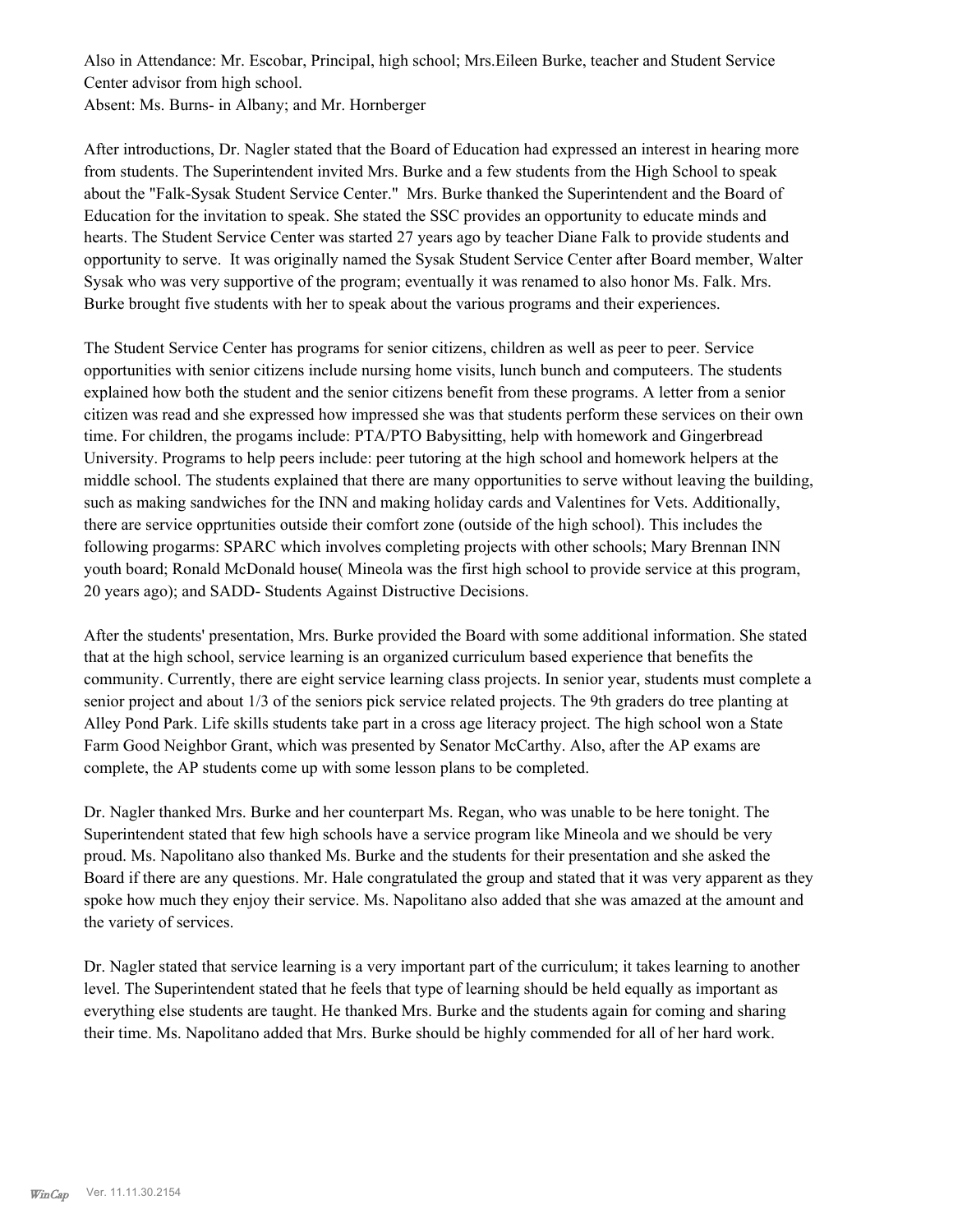#### **F. Old Business**

**RESOLUTION #27 -BE IT RESOLVED** that the Board of Education hereby acknowledges receipt of the Internal Auditor's Agreed Upon Procedures Report related to the District's extraclassroom activities previously reviewed by the audit committee.

**Motion:** John McGrath **Second:** Terence Hale

Discussion: The Superintendent explained that the Board of Education serves as the audit committee. This resolution formally adopts the Agreed Upon Prcedures Report. After it is adopted, Mr. Waters will write a formal response.

| Yes: | Terrence Hale        | No: | <b>None</b> |
|------|----------------------|-----|-------------|
|      | Irene Parrino        |     |             |
|      | John McGrath         |     |             |
|      | Christine Napolitano |     |             |

#### **Passed: Yes**

#### **G. New Business**

**RESOLUTION #28 -BE IT RESOLVED** that the Board of Education approves an Agreement between the Mineola UFSD and Nassau BOCES in the amount of \$176,905 over a five year period for Fiber Optic Connectivity, Internet and Voice services.

**Motion:** Terence Hale **Second:** John McGrath

**Discussion:** The Superintendent explained that BOCES helped to bundle together various disticts in order to get the best prices. The district has had a savings of \$1,000 per month. BOCES has airways in Nextel. BOCES wants to build a countywide network "BoTIE" initiative.

Mr. Hale asked if the \$1,000 per month savings can be used. The Superintendent stated he is investigating if phones can be purchased with this money,as many of the phones are beginning toage and break. No further discussion.

**Yes:** Terrence Hale **No:** None Irene Parrino John McGrath Christine Napolitano

**Passed: Yes**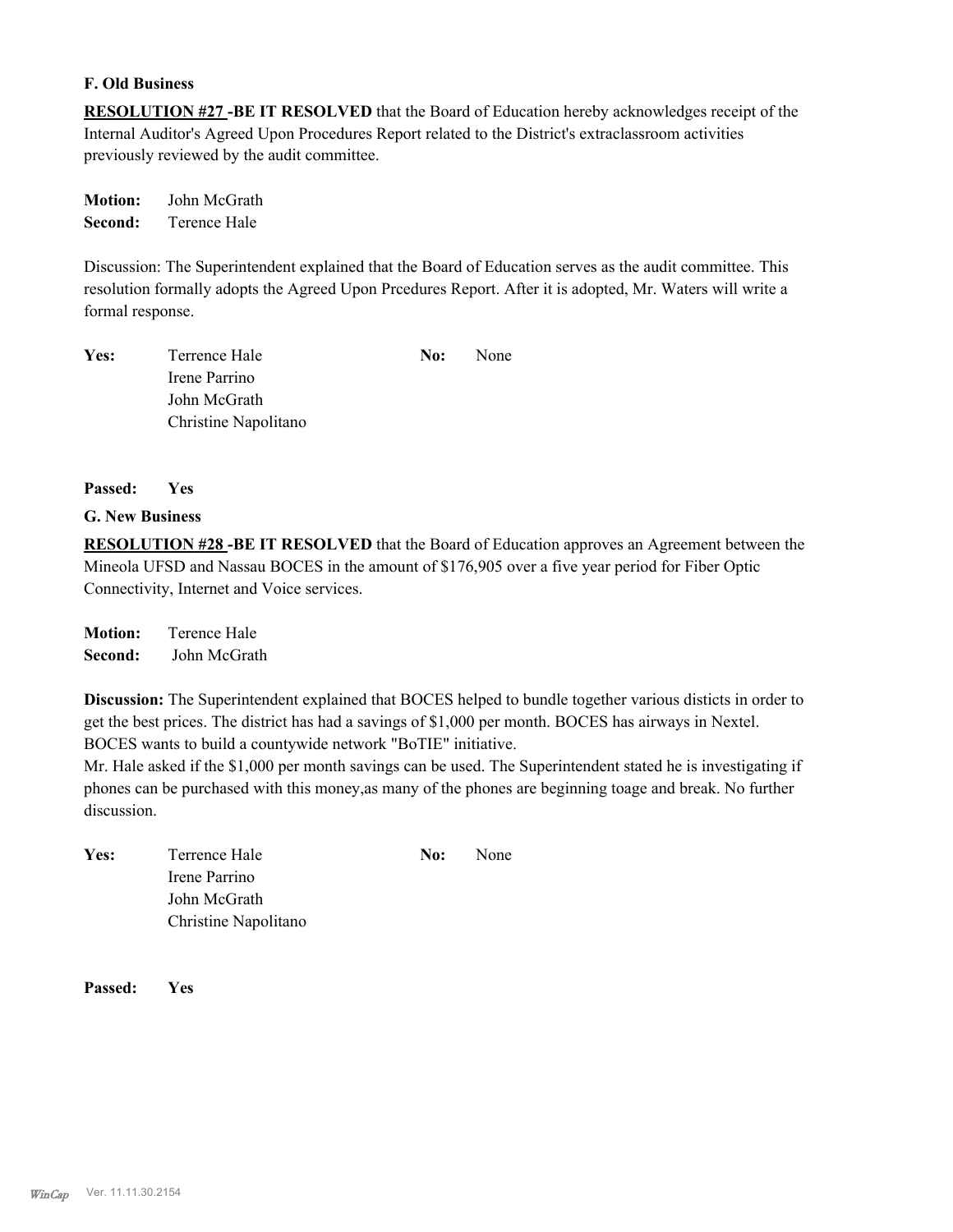#### **H. Consensus Agenda** 1.

**RESOLUTION #29 -BE IT RESOLVED** that the Board of Education approves the consensus agenda items H.1.a.. through H.3., as presented.

|         | <b>Motion:</b> John McGrath |     |      |
|---------|-----------------------------|-----|------|
| Second: | Terence Hale                |     |      |
|         |                             |     |      |
| Yes:    | Terrence Hale               | No: | None |
|         | Irene Parrino               |     |      |
|         | John McGrath                |     |      |
|         | Christine Napolitano        |     |      |
|         |                             |     |      |

**Passed:** Yes

2.

#### **Instruction**

### a. Leave(s) of Absence/Child Rearing

1.

That the Board of Education grants a request to Janine Berto, for a Leave of Absence, for child-rearing purposes, using accumulated sick days, starting approximately 12/01/2011.

### b. Leave(s) of Absence/Medical

1.

That the Board of Education grants a request to Elsa Coelho for a Medical Leave of Absence, using accumulated sick days, effective November 4, 2001 to December 4, 2011.

### c. Appointments 45 Day Subs

The Board of Education approves the appointment of Amber Danisi, to the position of 45 Day Substitute Teacher for, Janinie Berto at Hampton Street, effective 11/07/2011 to on or before June 30, 2012; salary: Days 1-20, \$90.00, Days 21-39 \$100.00, Days 40-45 \$110, Day 46 \$70,539, MA, Step 2, pro-rated. 1.

2.

The Board of Education approves the appointment of Patricia Campbell, to the position of 45 Day Substitute for, Donna Beck at Mineola Middle School/Willis Avenue School, effective 10/26/2011 to on or before June 30, 2012; salary: Days 1-20, \$90.00, Days 21-39 \$100.00, Days 40-45 \$110, Day 46 \$67,604, MA, Step 1, contract salary pro rated.

| d. |                 | Appointment(s) Winter Interscholastic Coaches                                                |             |                |
|----|-----------------|----------------------------------------------------------------------------------------------|-------------|----------------|
|    |                 | That the Board of Education approves the appointment of the following coaches for the Winter |             |                |
|    |                 | Interscholastic Season for 2011-2012 year:                                                   |             |                |
|    | <b>POSITION</b> | <b>EMPLOYEE NAME</b>                                                                         | <b>STEP</b> | <b>STIPEND</b> |
|    | Track-Assistant | Thomas M. McGuire                                                                            |             | \$4.250        |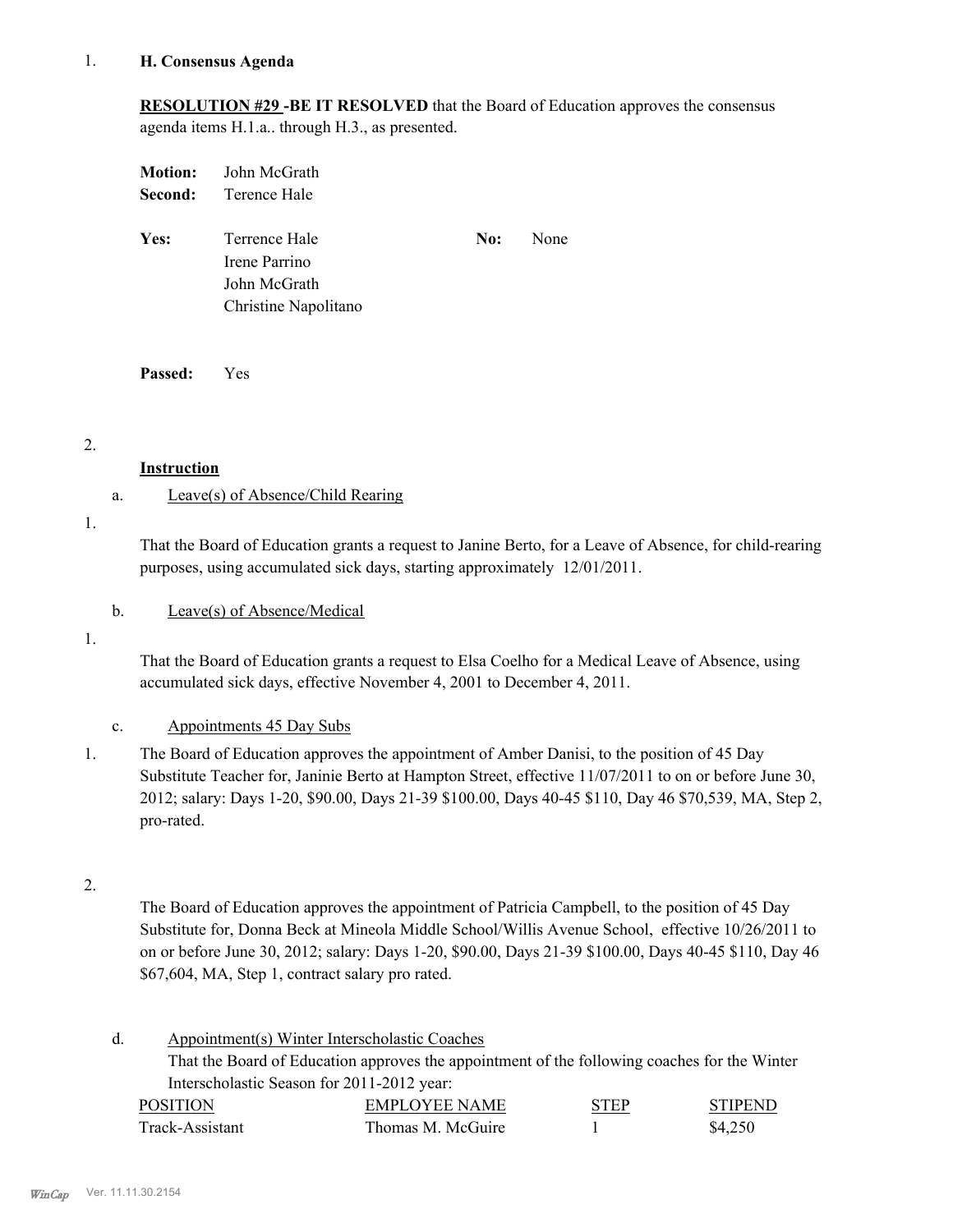#### Facilitators e.

That the Board of Education approves the appointment of the following staff for the 2011-2012 APPR Facilitators:

| SCHOOL                | <b>EMPLOYEE NAME</b> | <b>STIPEND</b> |
|-----------------------|----------------------|----------------|
| Willis Ave School     | Denise M. Maynard    | \$1,000.00     |
| Meadow Dr School      | Stephanie Kalberer   | \$1,000.00     |
| Hampton St School     | Karin Shaw           | \$1,000.00     |
| Jackson Ave School    | Maureen A. Cromwell  | \$1,000.00     |
| Mineola Middle School | Stephen J. Mitchell  | \$1,000.00     |
| Mineola Middle School | Linda Villalta       | \$1,000.00     |
| Mineola High School   | Greg Greer           | \$1,000.00     |
| Mineola High School   | Hilary B. Bernstein  | \$1,000.00     |
|                       |                      |                |

### 3. **Civil Service**

## a. Appointments

1.

That the Board of Education approves the appointment of Rose Higgins, to the position of part time Classroom Aide, at Jackson Avenue School, effective 11/01/2011. Salary will be \$13.74 per hour on Step 1 (2007/2009 Teacher Aide Salary Schedule); probation is 26 weeks.

#### 2.

That the Board of Education approves the appointment of Anna Spatola, to the position of part time Greeter/Monitor at Meadow Drive School, effective 11/03/2011. Salary will be \$11.55 per hour on Step 4 (2007/2009 Teacher Aide Salary Schedule); probation is 26 weeks.

3.

The Board of Education approves the appointment of Donna Squicciarino, to the position of Part-time Treasurer effective 07/01/2011 through June 30, 2012 with a salary of \$20,000, and the position of Extraclassoom Activities Treasurer effective 07/01/2011 through Jun 30, 2012 with a salary of \$8,000, reflective of the job duties as prescribed by the Superintendent of Schools. Payment will be retroactive to July 1, 2011.

# 4. **Business/Finance: Contract Approvals**

| Vendor                  | School                | Amount      |
|-------------------------|-----------------------|-------------|
| WE Transport            | <b>Holy Martyrs</b>   | \$18,000.00 |
| <b>First Student</b>    | <b>United Nations</b> | \$11,110.00 |
| WE Transport            | Wm. Spyropoulos       | \$17,760.00 |
| <b>First Student</b>    | St. Martin DePorres   | \$5,110.00  |
| Veterans Transportation | West Hills Montessori | \$8,100.00  |
| Dell Transportation     | Progressive School    | \$9,870.00  |
| Acme Bus Corp           | Oceanside High School | \$8,490.00  |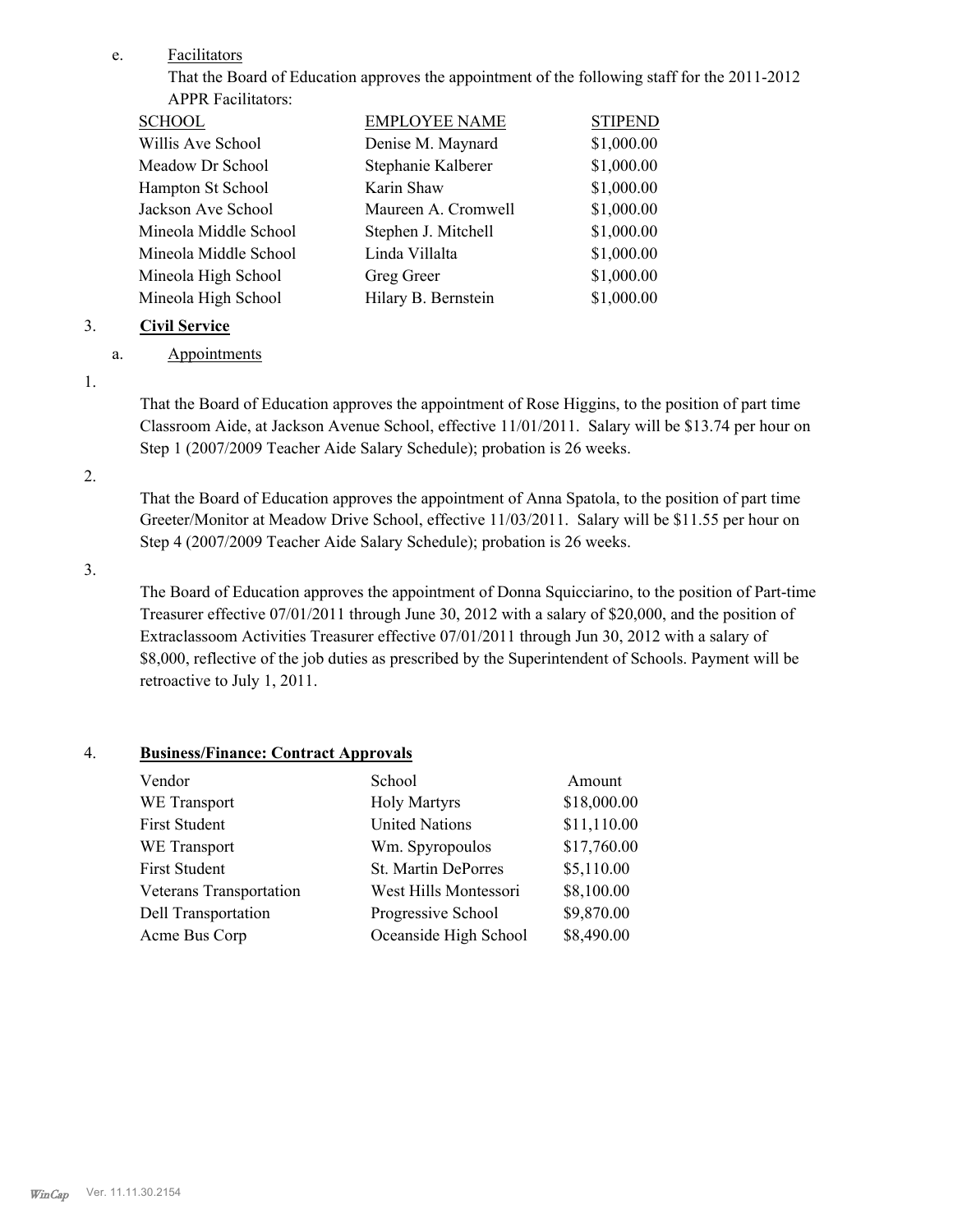After the vote, Ms. Napolitano asked the Board if there was any other Old Business to discuss. Mr. McGrath asked the Superintendent for an update on Hampton Street School. The Superintendent stated that the project has gone out to bid. He stated that he hopes to have a walk on item at the next meeting on 11/17, for approval of the bid award.

Mr. Hale asked for and update of the high school parking lot. The Superintendent stated that the original asphalt job has been rejected. The work has been scheduled(weather permitting) for Monday/Tuesday; if not Friday/Saturday of next week. This would be the last opportunity to complete this job before the weather gets too cold. Also, as far as the lights in the parking lot, we are still waiting for LIPA. The Superintendent gave an update on the other projects as well. The Softball field project is moving along well. Drainage was a substantial issue. The expected completion date is next Friday. The Art room at the high school will be completed in three phases. Phase 1 and 2 will take place this year and phase 3 will take place in the summer (on next year's budget). There is no further information on the Jackson Avenue project at this time.

The Superintendent also gave a technology update. The IPAD initiative- E-spark APPs for the two classes are in place and they are tied into NWEA. The APPLE project- Mineola created their own I-tune store; students should be able to get a voucher and then purchase APPs. At the present time, we are trying to work out a problem that has come up. Once a student purchases an APP, it is in that student's account. When the students turn in the machine to be cleaned and re-issued to another child, Mineola no longer owns that APP because it was in the student's account. The Superintnendent wants to find a way to buy the APP once and keep it. This has not proved to be an easy task.

Ms. Napolitano asked the Superintendent if teacher's are using the district website. The Superintendent stated that at the Middle School, many of the teachers are on line and posting assignments on their individual pages.

### **I. Superintendent's Report**

The Superintendent stated that he had a pressing issue which needs to discussed tonight - the 2012/2013 School Calendar.The Superintendent stated that in the first draft of the calendar, students were slated to begin on August 29, with students coming in for two days and then having a long weekend for Labor day. However, the Superintendent is suggesting that students be brought in August 28 for three days and to add a day somewhere else( Thanksgiving or Memorial day). The Superintendent would like all NWEA testing to be done during those three days.

Ms. Napolitano stated that she does not have a problem with the three days, but feels that parents need to have time to plan for the change. Ms. Naploitano stated that she understands that in order to have 182 days of instruction, days must be taken from somewhere in the calendar.

The Superintendent stated that he does not see anyway around this start date. Mr.Hale and Ms. Parrino stated that they are in agreement with starting school for the three days in August. It was agreed that it made the most sense to add a extra day off to Memorial day weekend. The 2012/2013 Calendar will be up for adoption at the November 17th meeting.

The Superintendent stated that Ms. Burns is currently in Albany and will report on 11/17 about the regents Reform Agenda and Mineola's planned response. The Superintendent discussed the changes which are coming in State testing. This is the last year for the State assessment; next year will be the Common Core assessment, and finally the following year will be the PARCC assessment. The Superintendent stated that the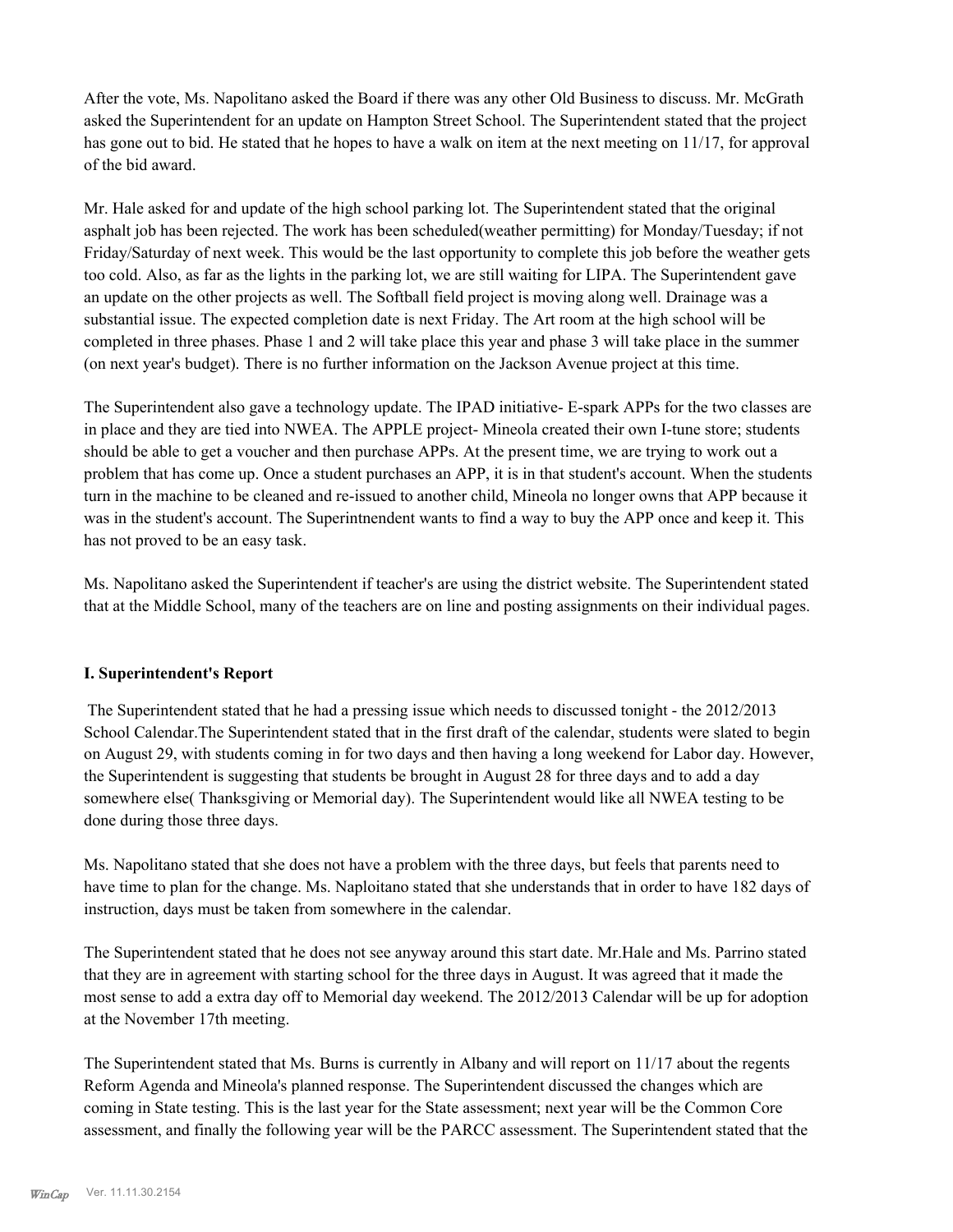PARCC is a different kind of test, students will be asked to answer questions based on what they have learned and it will be administered on the computer. The use of the PARCC assessment, according to the Superintendent, raises many questions about the Regents exams. The Superintendent stated that in NY, students will definitely take the PARCC, but they may or may not take the Regents. Money is definitely going to be an issue. The Superintendent stated that Mineola is trying to stay ahead of the curve by introducing problem based learning. The Superintnednet stated that parents can go to "engage NY.org" for what changes are coming. He emphasized that nothing has been officially decide yet, however the Superintendent stated that the cuuriculum for current 5th and 6th graders will be very different than it is now.

Strategic Planning Committee: The Superintendent stated that the committee has been finalized except for two teachers. The Superintnedent has sent all members information to review. Meetings are scheduled for 11/10, 11/22 and 12/6.

#### **J. Executive Session Time: 8:15 p.m.**

At 8:15pm, a motion was made for the Board of Education to go into executive session to discuss the medical, financial, credit or employment history of a particular person or corporation, or matters leading to the appointment, employment, promotion demotion, discipline, suspension, dismissal or removal of a particular person or corporation.

**Motion:** John McGrath **Second:** Terence Hale

| Terence Hale         | No: | None |
|----------------------|-----|------|
| Irene Parrino        |     |      |
| John McGrath         |     |      |
| Christine Napolitano |     |      |
|                      |     |      |

**Passed:** Yes